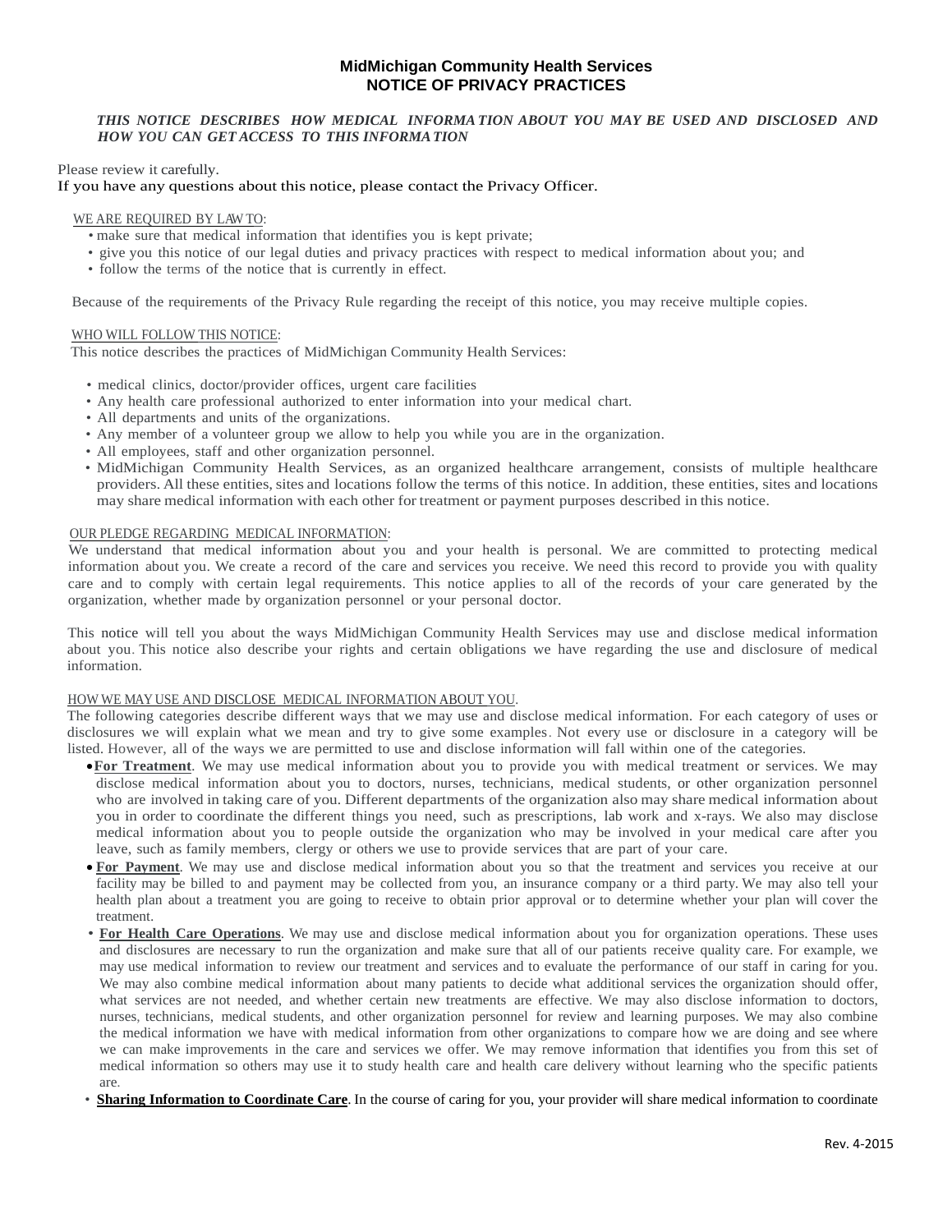with other providers as appropriate who are involved in your care.

- **Appointment Reminders**. We may use and disclose medical information to contact you as a reminder that you have an appointment for treatment or medical care at our organization.
- **Treatment Alternatives**. We may use and disclose medical information to tell you about or recommend possible treatment optionsor alternativesthatmaybeofinteresttoyou.
- **Health-Related Benefits and Services**. We may use and disclose medical information to tell you about health-related benefits or services that may beof interest to you.
- **Patient Satisfaction Surveys**: We may disclose limited information about you to a third party who may contact you and ask questions to determine how satisfied you were with your healthcare.(Ifyou do not want to be contacted for this, you must notify the Privacy Officer in writing).
- **FundraisingActivities**. We may use limited information about you to contact you in an effort to raise money for our organization and its operations. We only would release contact information, such as your name, address and phone number and the dates you received treatment or services at our organization. (If you do not want us to contact you for fundraising efforts, you must notify the Privacy Officer in writing).
- **Individuals Involved in Your Care or Payment for Your Care**. We may release medical information about you to a friend or family member who is involved in your medical care. We may also give information to someone who helps pay for your care. In addition, we may disclose medical information about you to an entity assisting in a disaster relief effort so that your family can be notified about your condition, status and location.
- **Research**. Under certain circumstances, we may use and disclose medical information about you for research purposes. For example, a research project may involve comparing the health and recovery of all patients who received one medication to those who received another, for the same condition. All research projects, however, are subject to a special approval process. This process evaluates a proposed research project and its use of medical information, trying to balance the research needs with patients' need for privacy of their medical information. Before we use or disclose medical information for research, the project will have been approved through this research approval process, but we may, however, disclose medical information about you to people preparing to conduct a research project, for example, to help them look for patients with specific medical needs, so long as the medical information they review does not leave the organization. We will almost always ask for your specific permission if the researcher will have access to your name, address or other information that reveals who you are, or will be involved in your care at our organization.
- **Health Information Exchange**. We may make your PHI available electronically through health information exchanges (HIEs) to other health care providers, health plans and health care clearinghouses. Participation in HIEs also lets us see their information about you which helps us provide care to you. You have the right to opt out of participating in such efforts by contacting the Privacy Officer at any time.
- **As Required By Law**. We will disclose medical information about you when required to do so by federal, state or local law.
- **To Avert a Serious Threat to Health or Safety**. We may use and disclose medical information about you when necessary to prevent a serious threat to your health and safety or the health and safety of the public or another person. Any disclosure, however, would only be to someone able to help prevent the threat.

# **SPECIAL SITUATIONS**

- **Military and Veterans**. If you are a member of the armed forces, we may release medical information about you as required by military command authorities. We may also release medical information about foreign military personnel to the appropriate foreign military authority.
- **Workers' Compensation**. We may release medical information about you for workers' compensation or similar programs. These programs provide benefits for work-related injuries or illness.
- **Public Health Risks**. We may disclose medical information about you for public health activities. These activities generally include the following:
	- to prevent or control disease, injury or disability;
	- to report births and deaths;
	- to report child abuse or neglect;
	- to report reactions to medications or problems with products;
	- to notify people of recalls of products they may be using;
	- to notify a person who may have been exposed to a disease or may be at risk for contracting or spreading a disease or condition;
	- to notify the appropriate government authority if we believe a patient has been the victim of abuse, neglect or domestic violence.Wewill only make this disclosure when required or authorized by law.
- **Health Oversight Activities**. We may disclose medical information to a health oversight agency for activities authorized by law. These oversight activities include, for example, audits, investigations, inspections, and licensure. These activities are necessary for the government to monitor the health care system, government programs, and compliance with civil rights laws.
- **Lawsuits and Disputes**. Ifyou are involved in a lawsuit or a dispute, we may disclose medical information about you in response to a court or administrative order. We may also disclose medical information about .you in response to a subpoena, discovery request, or other lawful process by someone else involved in the dispute, but only if efforts have been made to tell you about the request or to obtain an order protecting the information requested.
- **Law Enforcement**. Wemay release medical information if asked to do so by a law enforcement official: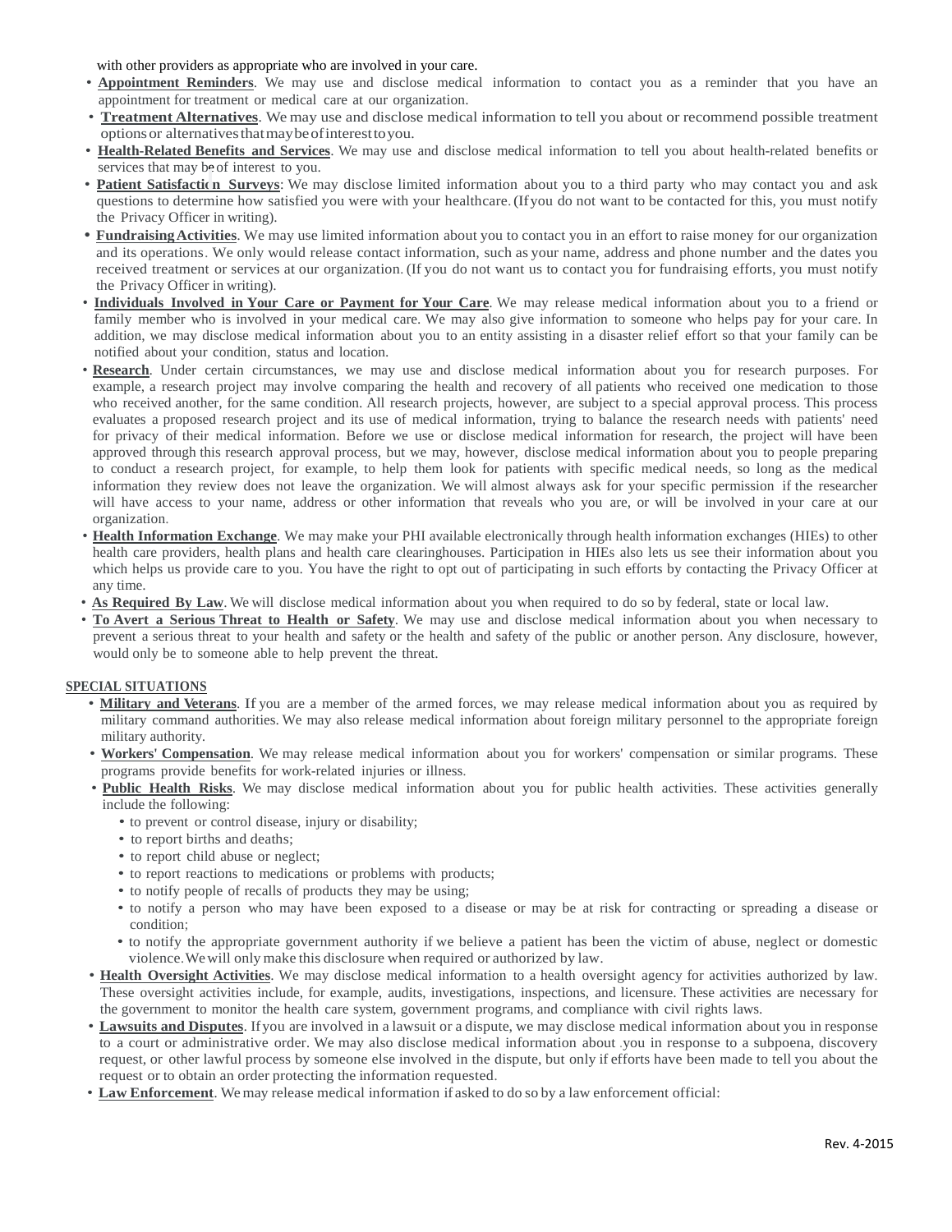- Inresponse to a court order, subpoena, warrant, summons or similar process;
- To identify or locate a suspect, fugitive, material witness, or missing person;
- About the victim of a crime if, under certain limited circumstances, we are unable to obtain the person's agreement;
- About a death we believe may be the result of criminal conduct;
- About criminal conduct at the organization; and
- In emergency circumstances to report a crime; the location of the crime or victims; or the identity, description or location of the person who committed the crime.
- **Coroners, Medical Examiners and Funeral Directors**. We may release medical information to a coroner or medical examiner. This may be necessary, for example, to identify a deceased person or determine the cause of death. We may also release medical information about patients of the organization to funeral directors as necessary to carry out their duties.
- **National Security and Intelligence Activities**. We may release medical information about you to authorized federal officials for intelligence, counterintelligence, and other national security activities authorized by law.
- **Protective Services for the President and Others**. We may disclose medical information about you to authorized federal officials so they may provide protection to the President, other authorized persons or foreign heads of state or conduct special investigations.
- **Inmates**. If you are an inmate of a correctional institution or under the custody of a law enforcement official, we may release medical information about you to the correctional institution or law enforcement official. This release would be necessary (1) for the institution to provide you with health care; (2) to protect your health and safety or the health and safety of others; or (3) for the safety and security of the correctional institution.

### **YOUR RIGHTS REGARDING MEDICAL INFORMATION ABOUT YOU**.

You have the following rights regarding medical information we maintain about you:

• **Right to Inspect and Copy**. You have the right to inspect and copy medical information that may be used to make decisions about your care. Usually, this includes medical and billing records, but does not include psychotherapy notes.

To inspect and copy medical information that may be used to make decisions about you submit your request in writing. If you request a copy of the information, we may charge a fee for the cost of copying, mailing or other supplies associated with your request.

We may deny your request to inspect and copy in certain very limited circumstances. If you are denied access to medical information, you may request that the denial be reviewed. Another licensed health care professional chosen by the organization will review your request and the denial. The person conducting the review will not be the person who denied your request. We will comply with the outcome of the review.

- **Right** to **Amend**. If you believe that information in your record is incorrect, or that information is missing, you have the right to ask us, in writing, to amend the record by including your position. We may deny your request if it is not in writing or if it does not include a reason to support the request. In addition, we may deny the request if our information is complete and accurate, was not created by us, if the person or entity that created the information is no longer available to make the amendment, is not part of the health information kept by or for the affiliate or is not part of the information that you would be permitted to inspect and copy under certain circumstances
- **Right to an Accounting of Disclosures**. You have the right to request an "accounting of disclosures."This is a list of the disclosures we made of medical information about you without your authorization.

Your request must state a time period which may not be longer than six years and may not include dates before April 14, 2003. Your request should indicate in what form you want the list (for example, on paper, electronically). The first list you request within a 12 month period will be free. For additional lists, we may charge you for the costs of providing the list. We will notify you of the cost involved and you may choose to withdraw or modify your request at that time before any costs are incurred.

**Right to Request** Restrictions. You have the right to request a restriction or limitation on the medical information we use or disclose about you for treatment, payment or health care operations. You also have the right to request a limit on the medical information we disclose about you to someone who is involved in your care or the payment for your care, like a family member or friend.

We are not required to agree to your request. Ifwe do agree, we will comply with your request unless the information is needed to provide you emergency treatment. If we do not agree to your request, we will notify you in writing.

The request should be in writing and must identify: (1) what information you want to limit; (2) whether you want to limit our use, disclosure or both; and (3) to whom you want the limits to apply, for example, disclosures to your spouse.

• **Right to Request Confidential Communications**. You have the right to request that we communicate with you about medical matters in a certain way or at a certain location. For example, you can ask that we only contact you at work or by mail.